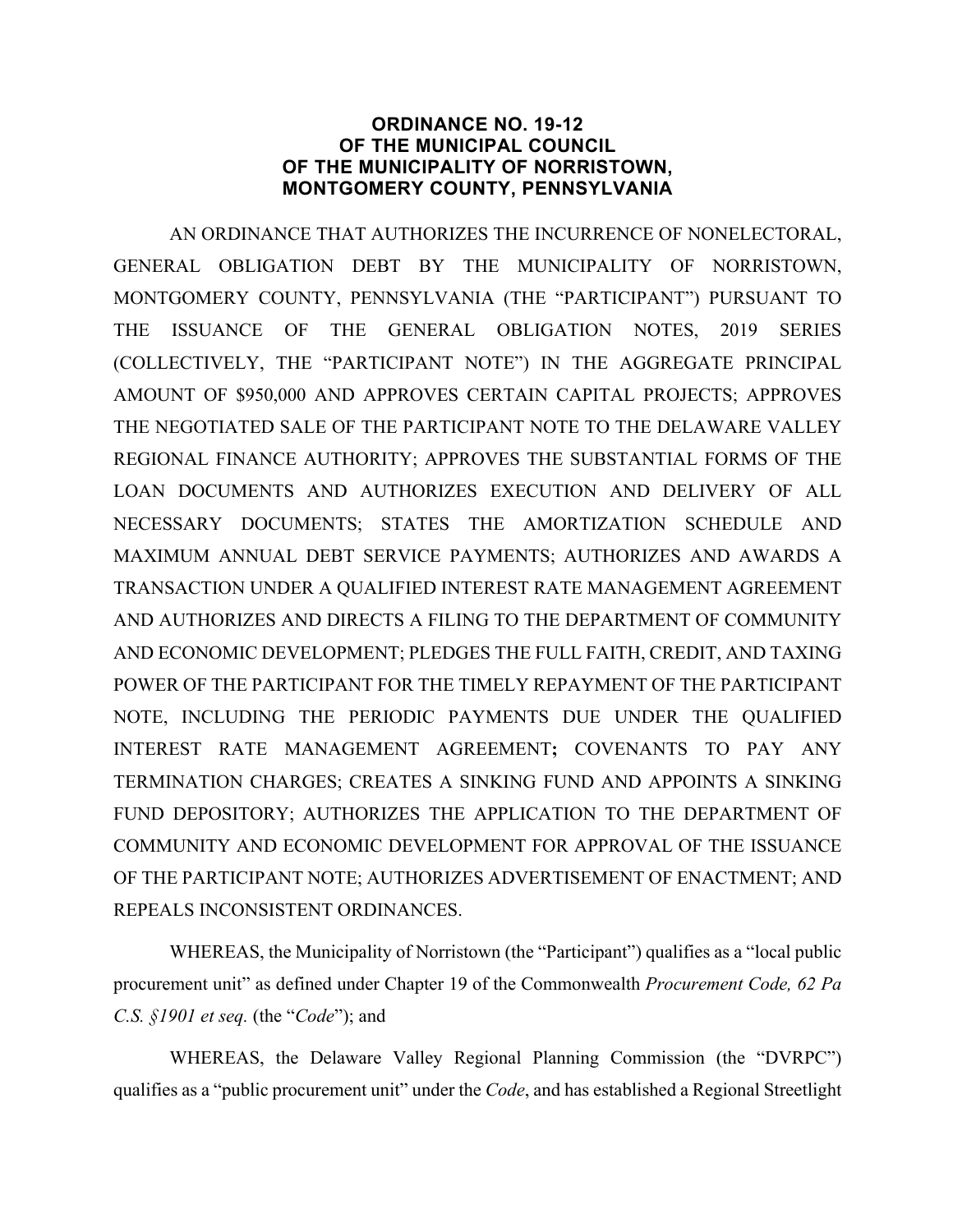Procurement Program (the "Program") for the purpose or entering into "cooperative purchasing" agreements with regional municipalities; and

WHEREAS, the Participant, in its capacity as a local public procurement unit, agreed to participate in the Program, as reflected by the adoption of a letter of intent in connection with the Program's Phase 1, and by the adoption of a resolution authorizing the participation in the Program's Project Development Phase 2; and

WHEREAS, full participation in the Program's Project Management Phase 3 will allow the Participant to implement the project (the "Street Lighting Project") consisting of the installation of light-emitting-diode street lighting and other street lighting improvements; and

WHEREAS, full participation in the Program's Post Construction Operations and Maintenance Services Phase 4 will allow the Participant to maintain and improve the Street Lighting Project; and

WHEREAS, DVRPC entered into a contract with Keystone Lighting Solutions ("KLS") to provide design services as part of Phase 2 of the Program and, at the option of participating municipalities, to extend services provided to Phases 3 and 4; and

WHEREAS, pursuant to its authority under the *Code*, the Participant entered into a contract with KLS for Project Development Phase 2 to audit, evaluate, design, and recommend the scope of the Street Lighting Project with an option to provide services for Phases 3 and 4; and

WHEREAS, KLS has completed the services required in connection with the Project Development Phase 2; and

WHEREAS, as part of the Project Development Phase 2, KLS presented a Final Project Specification and Proposal (the "Proposal"), and in this Proposal KLS estimated the costs to the Participant associated with KLS' services for Phases 3 and 4; and

WHEREAS, also in the Proposal, KLS provided a "Total Project Cost" found in the Project Cashflow, which establishes the total price to the Participant associated with Phases 3 and 4; and

WHEREAS, the Participant wishes to exercise its option to proceed with Phases 3 and 4 under its existing contract with KLS and to secure its professional assistance in connection with the procurement and installation of the improvements; and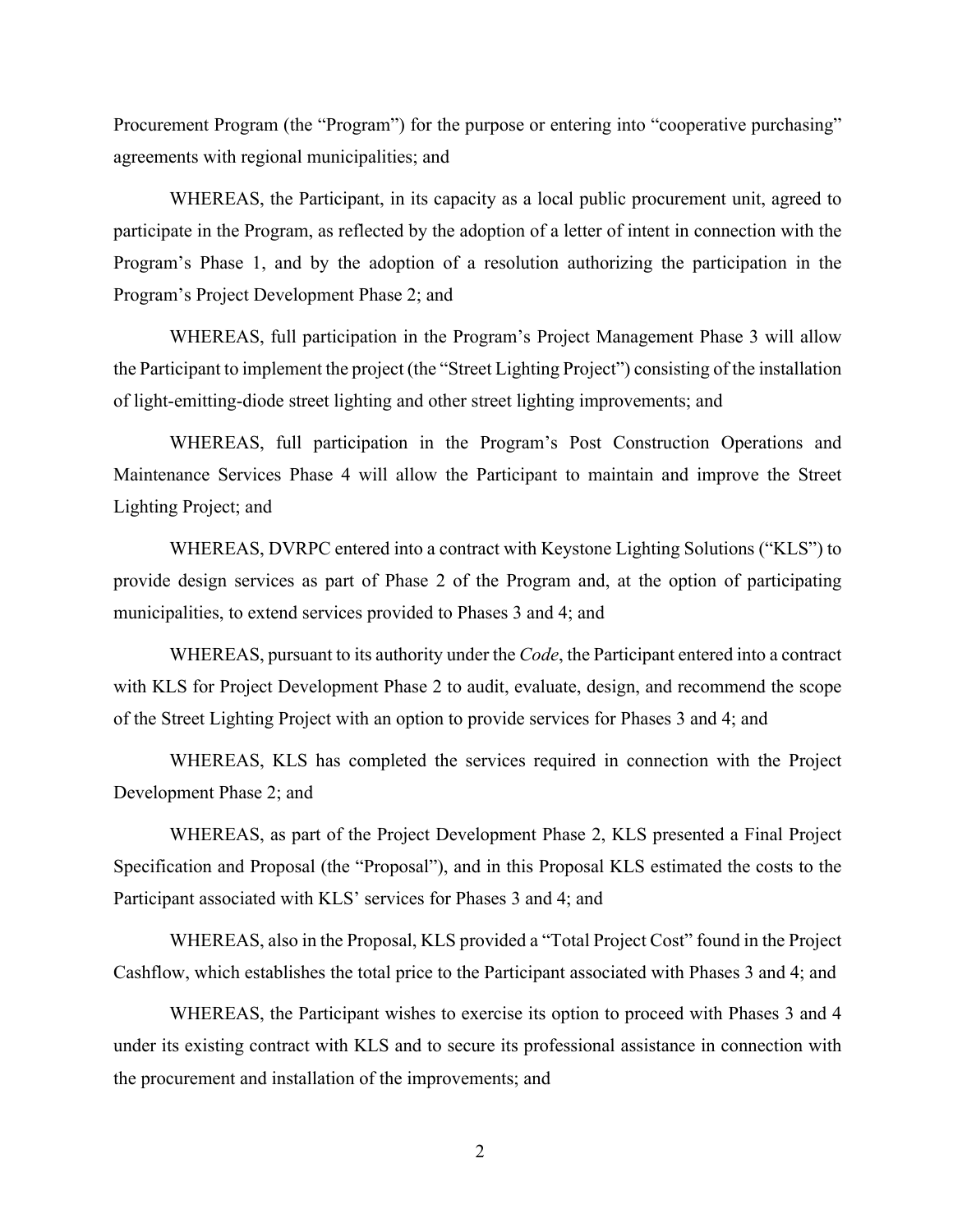WHEREAS, DVRPC has entered into a contract with Armour & Sons Electric, Inc. ("Armour") to provide construction installation services and assigned to Armour DVRPC's contracts for manufacture and distribution of equipment; and

WHEREAS, participating municipalities, including the Participant, are able to "piggyback off of" the contract entered into by DVRPC for installation, in accordance with the *Code*; and

WHEREAS, continued participation in the Program will allow the Participant to implement its project and improve the performance of municipal street lighting, and specifically to manage and administer the procurement, installation, and financing of the transition to light-emitting-diode street lighting and other street light improvements, and the maintenance of those improvements; and

WHEREAS, the Participant has determined that its interests warrant piggybacking off of DVRPC's contract with Armour, thereby forming a separate and new contract between the Participant and Armour (the "Armour Contract") in the form attached hereto as Exhibit A.

WHEREAS, the Participant has obtained preliminary cost estimates for the Street Lighting Project from persons qualified by experience; and

WHEREAS, the incurrence of nonelectoral debt by the issuance of the General Obligation Notes, 2019 Series (collectively, the "Participant Note") is necessary to provide funds for the Street Lighting Project; and

WHEREAS, that certain capital project (collectively, the "2019 Project"), consisting of (i) the Street Lighting Project and (ii) the costs of issuance of the Participant Note, will benefit the health and welfare of the residents of the Municipality of Norristown; and

WHEREAS, the 2019 Project shall be for the benefit and use of the general public, and no private party shall have any special legal entitlement to the beneficial use of the 2019 Project, through a lease, management contract, or any other arrangement that would result in a private business use under the *Internal Revenue Code of 1986*, as amended; and

WHEREAS, the proposed increase of nonelectoral debt from the issuance of the Participant Note, together with the nonelectoral and lease rental debt presently outstanding, will not cause the constitutional or statutory debt limitations of the Participant to be exceeded; and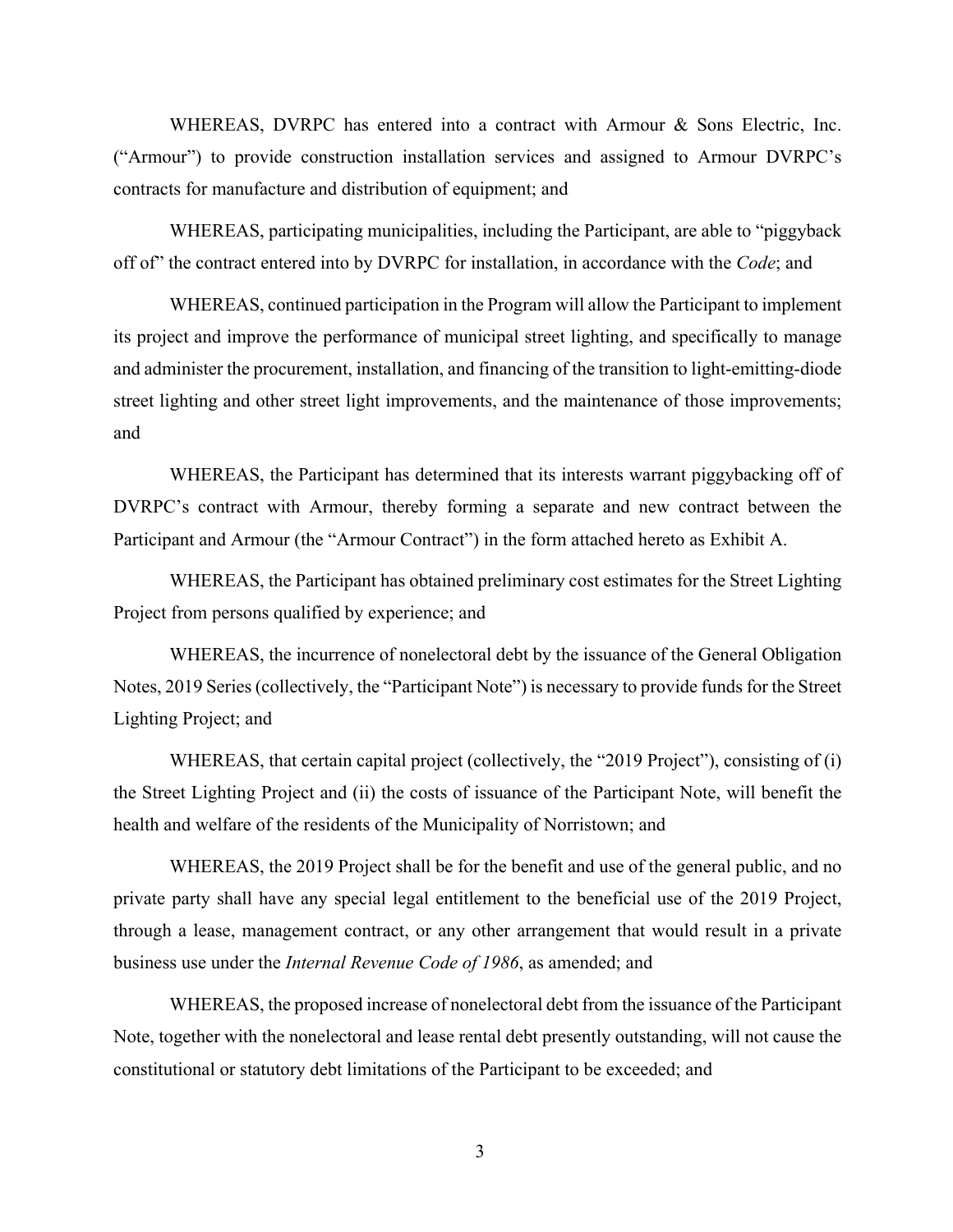WHEREAS, the Delaware Valley Regional Finance Authority ("DelVal")**,** a public authority within the meaning of the *Local Government Unit Debt Act,* 53 Pa. C.S.A. §8001, *et seq*  (the "*Debt Act*"), has from time to time issued Local Government Revenue Bonds (the "DelVal Bonds"), to provide funds for loans to local government units and municipal authorities (the "Loan Program"); and

WHEREAS, from time to time, DelVal has entered into interest rate swap agreements related to the DelVal Bonds (collectively, the "DelVal Swap Agreement") in order to provide a more cost-effective Loan Program and to allow participants in the Loan Program to manage interest rate risk more efficiently; and

WHEREAS, Calhoun Baker Inc. (the "Municipal Advisor") is an "Independent Financial Advisor", as such term is defined in the *Debt Act,* to DelVal, and the Municipal Advisor has prepared an "Interest Rate Management Plan" (the "Plan"), as such term is defined in the *Debt Act*, and an Interest Rate Swap Management Policy (the "Swap Policy") that have been adopted by the Board of DelVal; and

WHEREAS, DelVal established minimum rating criteria for any counterparty to the DelVal Swap Agreement of long term, senior, unsecured debt ratings in the "AA-" or "Aa3" category or higher, or ratings equal to or higher than any active counterparty, by a Nationally Recognized Statistical Rating Organization registered with the Securities and Exchange Commission, and the Board of Directors of DelVal found that the award of transactions under the DelVal Swap Agreement by negotiation in private sales were in the best financial interests of DelVal and the participants in the Loan Program, and the Municipal Advisor concluded that the financial terms and conditions of the DelVal Swap Agreement were fair and reasonable as of the dates of award; and

WHEREAS, the Participant wishes to utilize the DelVal Loan Program by issuing the Participant Note to DelVal; and

WHEREAS, under the terms of the Loan Agreement with DelVal, interest payments on the Participant Note (the "Loan Interest") will equal the amounts allocable to the Participant Note for interest on the DelVal Bonds, periodic scheduled payments on the DelVal Swap Agreement, and other costs and liquidity requirements incurred by DelVal to administer the Loan Program; and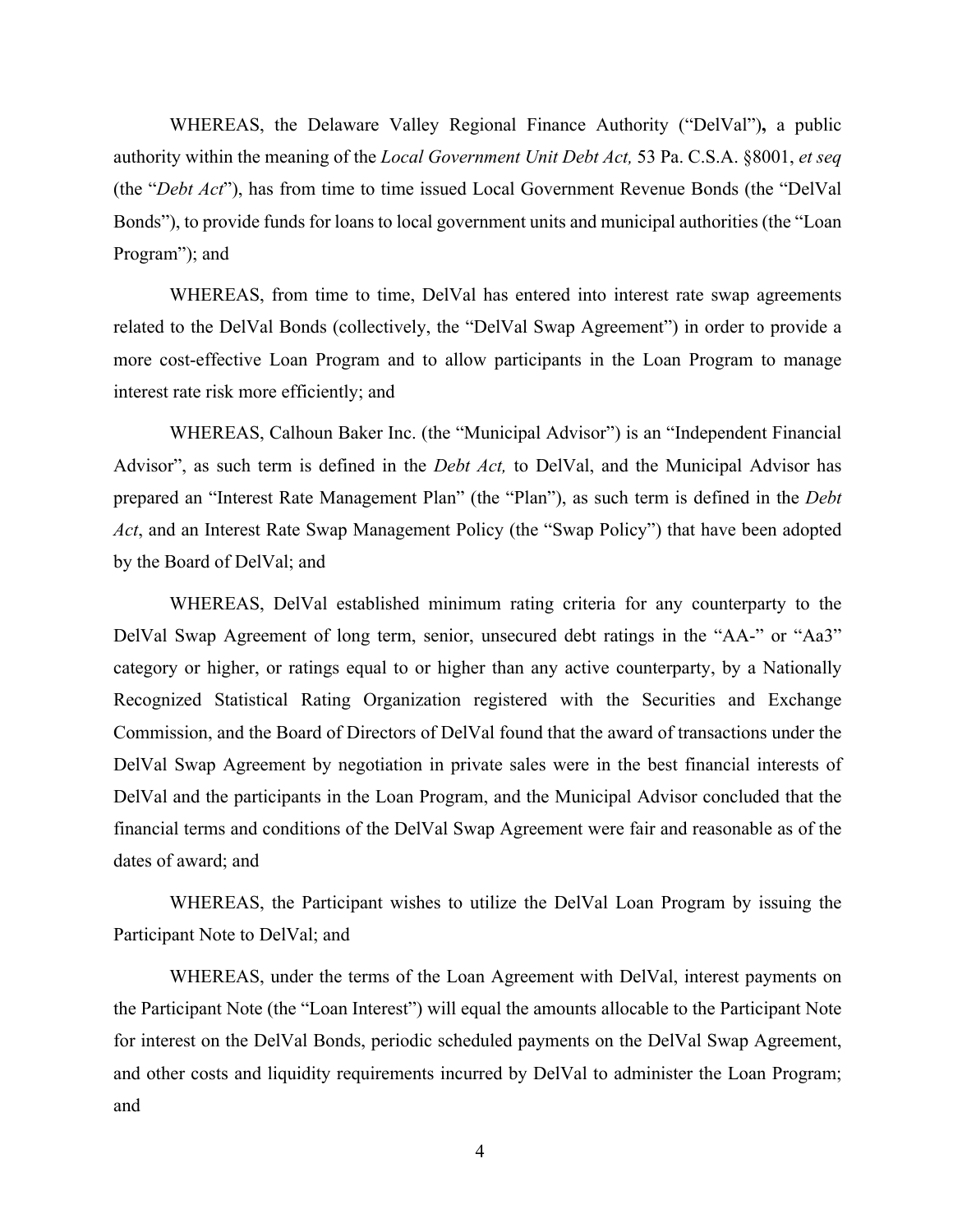WHEREAS, under the terms of the Loan Agreement with DelVal, the principal amount outstanding of the Participant Note (the "Loan Principal") will equal the notional amount of the DelVal Swap Agreement related to the Participant Note; and

WHEREAS, the Municipal Council intends to (i) designate the Loan Agreement and the allocable portion of the DelVal Swap Agreement as a Qualified Interest Rate Management Agreement related to the Participant Note, (ii) approve the Plan as the Interest Rate Management Plan required by the *Debt Act*, and (iii) adopt the Swap Policy.

NOW, THEREFORE, BE IT ORDAINED AND ENACTED BY THE MUNICIPAL COUNCIL OF THE MUNICIPALITY OF NORRISTOWN, MONTGOMERY COUNTY, PENNSYLVANIA, AND IT IS HEREBY ORDAINED AND ENACTED BY THE AUTHORITY OF SAID MUNICIPAL COUNCIL THAT:

### **SECTION 1. APPROVAL OF THE 2019 PROJECT AND AUTHORIZATION TO ISSUE THE PARTICIPANT NOTE**

The Municipal Council (the "Council") hereby authorizes and approves the 2019 Project. The Council herby authorizes and directs proceeding to Project Management Phase 3 and Post Construction Operation and Maintenance Services Phase 4 of the Program. Pursuant to §8142(a)(2) of the *Debt Act,* the twenty-year estimated weighted average useful life of the 2019 Project exceeds the ten-year term of the Participant Note. The principal of the Participant Note shall be amortized to provide level or declining annual debt service, pursuant to §8142(b)(1) of the *Debt Act.* The amortization of the principal amounts of the Participant Note shall begin within two years of the date of issue in accordance with §8142(c) of the *Debt Act*. The Council hereby authorizes and directs the incurrence of nonelectoral, general obligation debt in the aggregate principal amount of NINE HUNDRED FIFTY THOUSAND DOLLARS (\$950,000) by the issuance of the Participant Note.

### **SECTION 2. APPROVAL OF THE LOAN COMMITMENT**

The Council, after due deliberation and investigation, hereby determines that a private sale by negotiation of the Participant Note to DelVal is in the best financial interests of the Participant. The Council hereby accepts the Loan Commitment from DelVal, attached hereto, to purchase the Participant Note at an aggregate price of \$950,000 from the proceeds of the DelVal Bonds. The Participant shall be responsible for paying DelVal's costs of origination in an amount not to exceed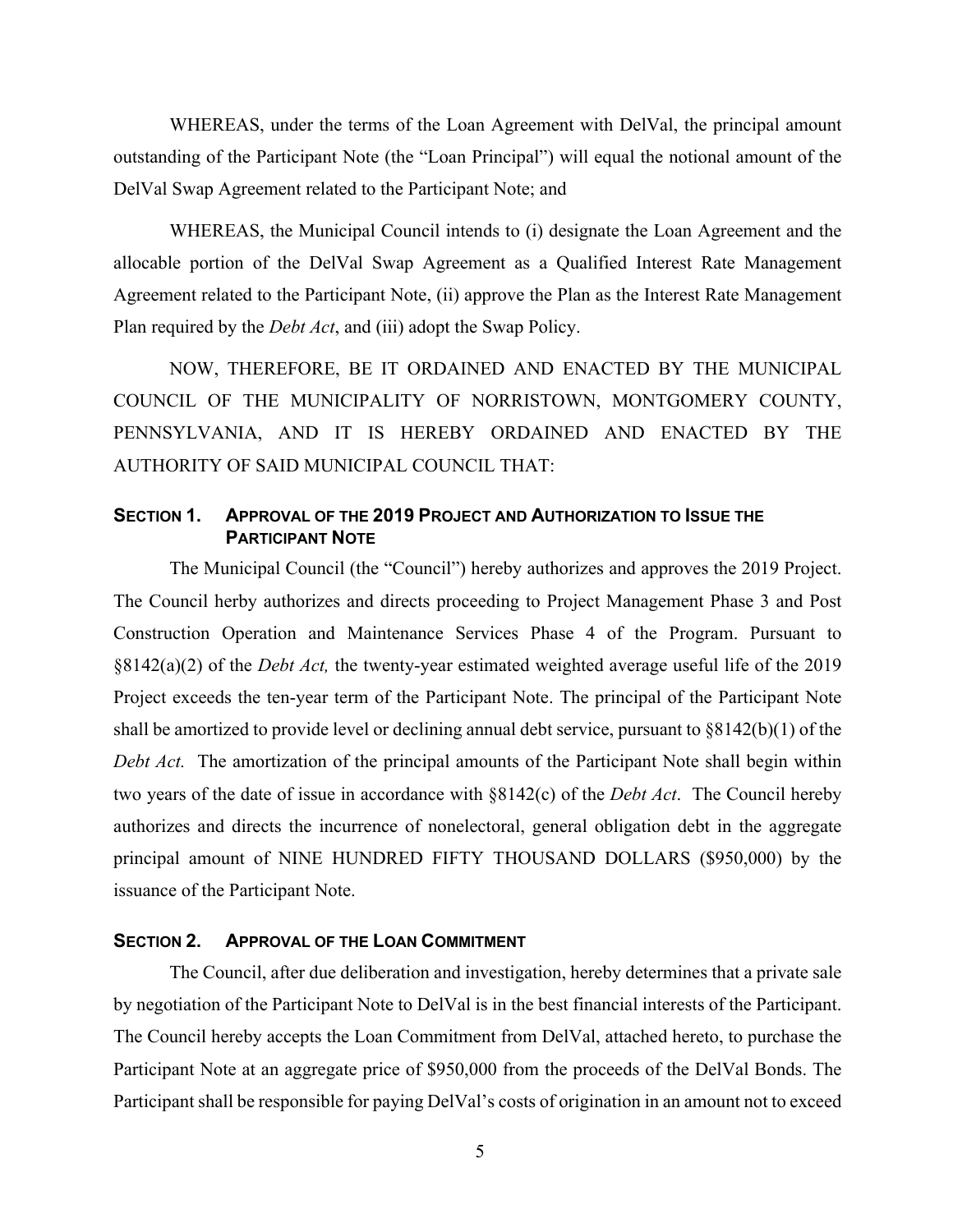\$4,750, as directed by DelVal's Program Administrator upon the issuance of the Participant Note. The Participant Note shall be purchased by DelVal on or about December 13, 2019, or in such installments and/or at such other times as the President or Vice-President of the Council and DelVal's Program Administrator shall determine.

## **SECTION 3. APPROVAL OF THE KLS OPTION AND FORMS OF THE ARMOUR CONTRACT AND LOAN DOCUMENTS AND AUTHORIZATION TO EXECUTE AND DELIVER ALL NECESSARY DOCUMENTS**

The Council herby authorizes and directs the exercise of its option under the existing cooperative purchasing contract with KLS to proceed to Project Management Phase 3 and Post Construction Operation and Maintenance Services Phase 4 of the Program. The Council hereby authorizes and directs the cooperative purchase of services and the execution of the Armour Contract (the form of which is attached as Exhibit A hereto) for the Street Lighting Project. The President or Vice-President of the Council, and the Secretary or Assistant Secretary of the Council (collectively, the "Authorized Officers") are hereby authorized and directed to execute and deliver the option of the KLS contract and the Armour Contract, but with such alterations, deletions and additions as the Authorized Officers may approve (such approval to be conclusively established by the execution of the contracts by the Authorized Officers). The Authorized Officers are also authorized and directed to take all such further actions and to execute and deliver all such instruments and other documents as may be necessary for the Street Lighting Project.

The substantial forms of the Loan Agreement, Participant Note, Participant Tax Compliance Agreement, and Participant Continuing Disclosure Agreement (collectively, the "Loan Documents") attached to the Loan Commitment are hereby approved. The Authorized Officers are hereby authorized and directed to execute and deliver the Loan Documents, in the substantial forms attached to the Loan Commitment, but with such alterations, deletions and additions as the Authorized Officers may approve (such approval to be conclusively established by the execution of the Loan Documents by the Authorized Officers). The Authorized Officers also are hereby authorized and directed (i) to execute and deliver such other certificates, instruments, and agreements (including those required by any institution issuing a financial guaranty insurance policy, municipal bond insurance policy, letter of credit, or similar instrument related to the DelVal Bonds or the Participant Note) and (ii) to take all actions that may be necessary or beneficial to issue the Participant Note.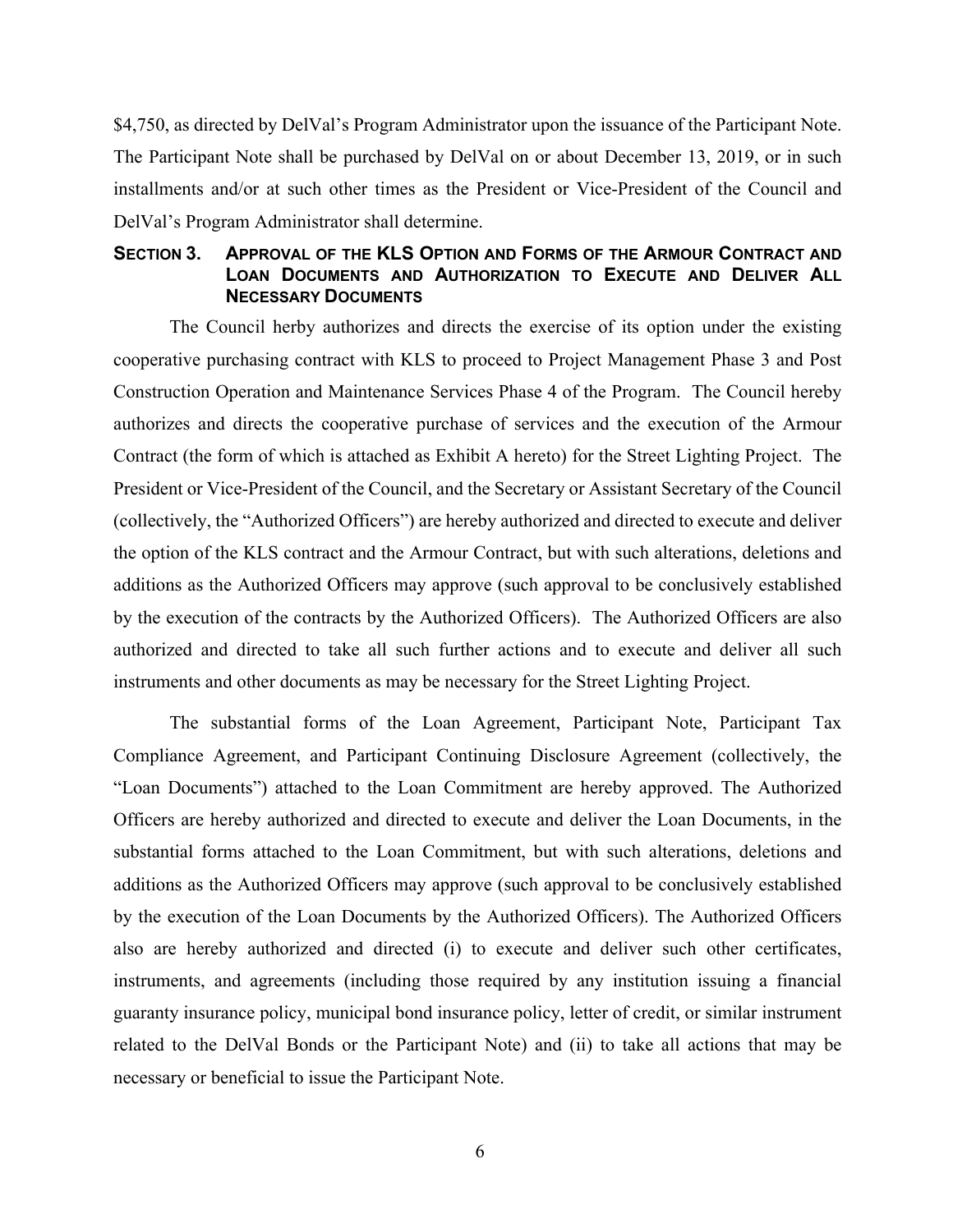#### **SECTION 4. AMORTIZATION SCHEDULE AND MAXIMUM ANNUAL DEBT SERVICE PAYMENTS**

The indebtedness of the Participant Note shall be nonelectoral debt and a general obligation of the Participant and shall be evidenced by one or more Promissory Notes (The form is attached hereto as Exhibit B.) in the aggregate par amount of \$950,000. The Participant Note shall bear interest (the "Loan Rate") at the rate specified in the Loan Agreement and the Participant Note, the substantial forms of which are attached to the Loan Commitment. The Participant Note shall be subject to optional redemption by the Participant as set forth in the Participant Note and the Loan Agreement. The amortization schedule of the Loan Principal and the maximum Loan Interest payments under the Participant Note, based upon the maximum Loan Rate of 15%, are shown below:

## **General Obligation Notes, 2019 Series Principal Amortization Schedule and Maximum Annual Debt Service Payments**

|               |                  | Maximum     | Maximum      | Maximum             |
|---------------|------------------|-------------|--------------|---------------------|
| Bond Year     |                  | Interest    | Interest     | Annual              |
| <u>Ending</u> | Principal (1)    | <u>Rate</u> | Payment (2)  | <b>Debt Service</b> |
| 25-Oct-20     | 80,000.00<br>\$. | 15%         | \$123,500.00 | \$<br>203,500.00    |
| 25-Oct-21     | 81,000.00        | 15%         | 130,500.00   | 211,500.00          |
| 25-Oct-22     | 82,000.00        | 15%         | 118,350.00   | 200,350.00          |
| 25-Oct-23     | 84,000.00        | 15%         | 106,050.00   | 190,050.00          |
| 25-Oct-24     | 85,000.00        | 15%         | 93,450.00    | 178,450.00          |
| 25-Oct-25     | 86,000.00        | 15%         | 80,700.00    | 166,700.00          |
| 25-Oct-26     | 88,000.00        | 15%         | 67,800.00    | 155,800.00          |
| 25-Oct-27     | 89,000.00        | 15%         | 54,600.00    | 143,600.00          |
| 25-Oct-28     | 90,000.00        | 15%         | 41,250.00    | 131,250.00          |
| 25-Oct-29     | 92,000.00        | 15%         | 27,750.00    | 119,750.00          |
| 25-Oct-30     | 93,000.00        | 15%         | 13,950.00    | 106,950.00          |
| Total         | \$950,000.00     |             | \$857,900.00 | \$1,807,900.00      |
|               |                  |             |              |                     |

(1) Principal is payable annually, commencing on:

25-Oct-20

25-Jan-20 13-Dec-19 Principal is amortized to provide level or declining annual debt service. (2) Interest is payable monthly on the 25th, commencing: Interest is calculated for the period beginning on: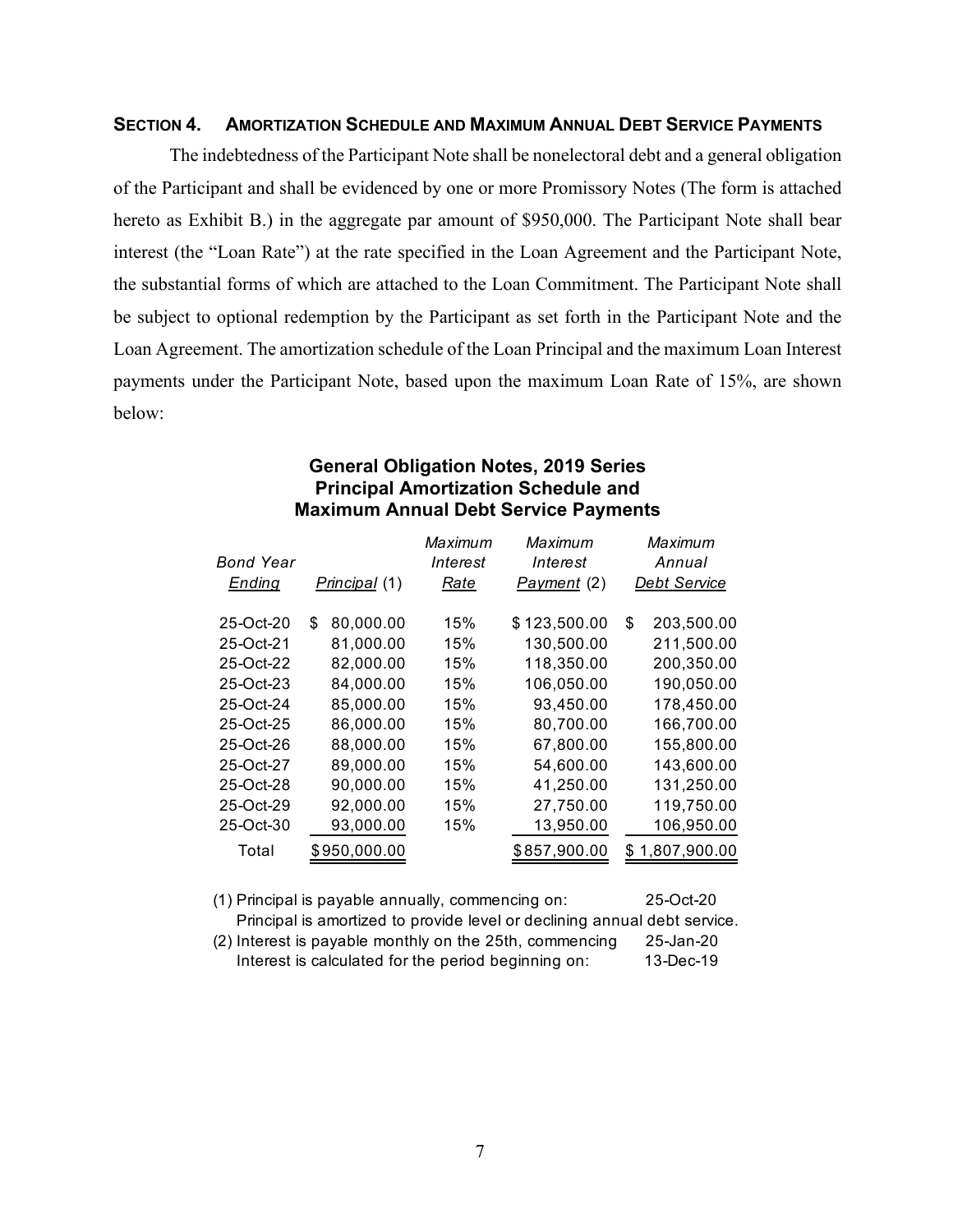## **SECTION 5. AUTHORIZATION AND AWARD OF A QUALIFIED INTEREST RATE MANAGEMENT AGREEMENT**

The Participant is incurring indebtedness under the *Debt Act* that will be issued to DelVal, a public authority, and the Participant, by execution of the Loan Agreement, will become obligated for a notional amount of the DelVal Swap Agreement equal to the outstanding principal amount of the Participant Note. The Council hereby accepts and adopts the Plan as the Interest Rate Management Plan fulfilling the requirements of §8281(b)(2) of the *Debt Act*. The Council hereby adopts the Swap Policy, accepts and ratifies the minimum criteria used by DelVal to select the counterparties of the DelVal Swap Agreement, and accepts and ratifies the award of the DelVal Swap Agreement in a private sale by negotiation. The Council hereby authorizes and awards the Loan Agreement and the portion of the DelVal Swap Agreement allocable to the Participant Note as the Qualified Interest Rate Management Agreement with respect to the Participant Note, pursuant to §8281(a)(2) of the *Debt Act*. The Council hereby authorizes and directs the filing, to the Department of Community and Economic Development ("DCED") within fifteen days of enactment, of a certified copy of this Ordinance and the following documents, in accordance with §8284(a)(1) of the *Debt Act*:

- 1) Form of the Loan Agreement, the Qualified Interest Rate Management Agreement pursuant to §8281(b)(1) of the *Debt Act*, and the form of the confirmation related to the Participant Note,
- 2) The Interest Rate Management Plan pursuant to §8281(b)(2) of the *Debt Act*, and
- 3) The finding of the Municipal Advisor that the financial terms and conditions of the DelVal Swap Agreement were fair and reasonable as of the date of the award by DelVal, pursuant to §8281(e)(5) of the *Debt Act*.

### **SECTION 6. PLEDGE OF THE FULL FAITH, CREDIT, AND TAXING POWER**

The Participant hereby covenants to:

- 1) Include all payments of Loan Interest and Loan Principal payable under the Loan Agreement and the Participant Note in the budget of the fiscal year in which such amounts are due and payable,
- 2) Appropriate such amounts from its taxes and other general revenues, and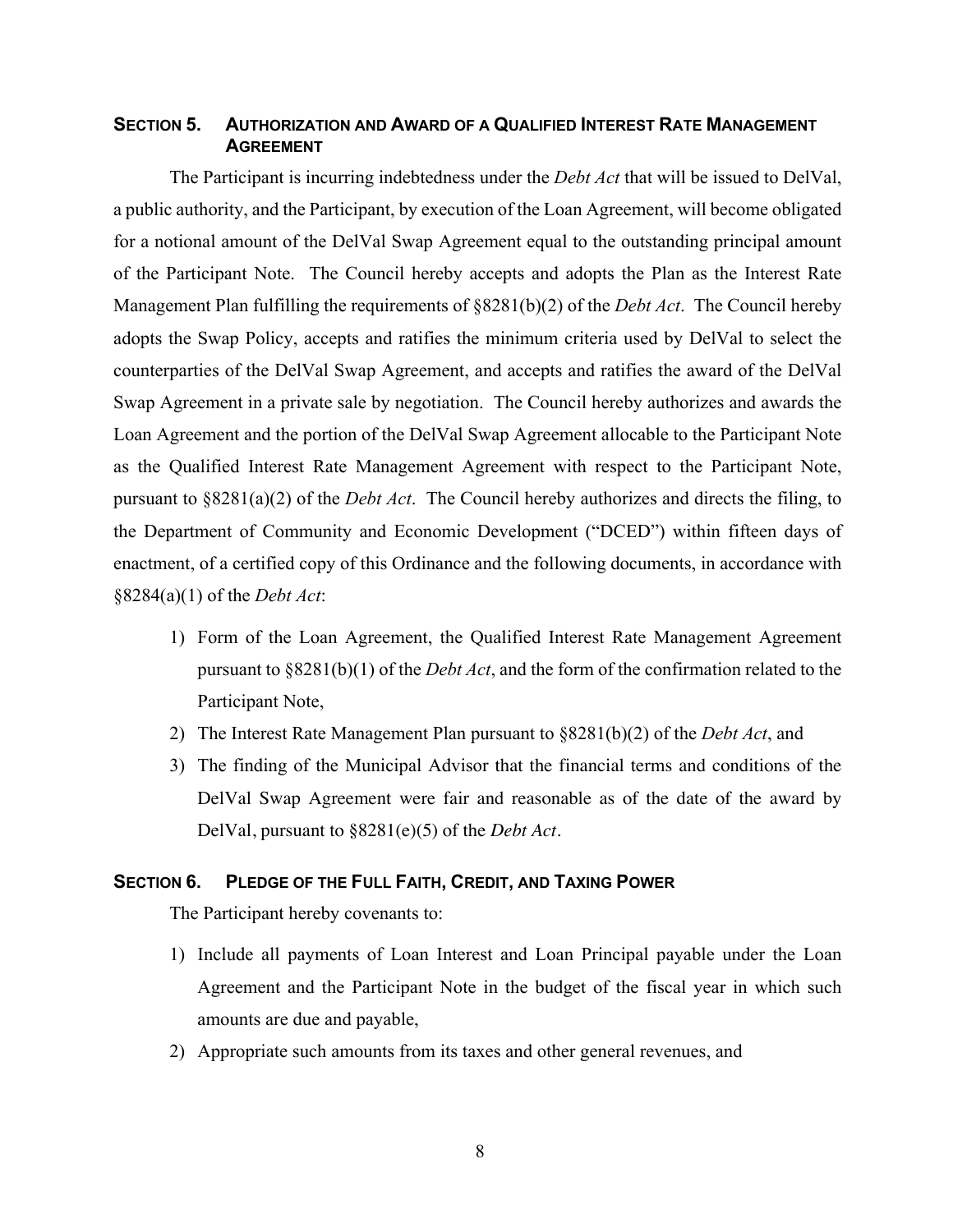3) Pay, or cause to be paid, punctually and duly, such amounts that are due and payable under the Participant Note and the Loan Agreement on the dates, at the places, and in the manner stated in the Participant Note and the Loan Agreement.

For such budgeting, appropriation, and payment, the Participant irrevocably pledges its full faith, credit, and taxing power. As provided by the *Debt Act*, this covenant shall be specifically enforceable.

# **SECTION 7. OBLIGATIONS OF THE PARTICIPANT RELATED TO THE QUALIFIED INTEREST RATE MANAGEMENT AGREEMENT**

The Participant's obligations related to the Qualified Interest Rate Management Agreement are set forth in the Loan Agreement. In accordance with §8281 of the *Debt Act*:

- 1) The Participant pledges its full faith, credit, and taxing power to make any periodic scheduled payments due and payable under the DelVal Swap Agreement related to the Participant Note and Loan Agreement (the "Periodic Payments"). The Participant covenants to (a) include all Periodic Payments in the budget of the fiscal year in which such amounts are due and payable, (b) appropriate such amounts from its taxes and other general revenues, and (c) pay, or cause to be paid, punctually and duly, such amounts that are due and payable on the dates, at the places, and in the manner stated in the Participant Note and the Loan Agreement. As provided by the *Debt Act*, this covenant shall be specifically enforceable.
- 2) The notional amount of the DelVal Swap Agreement related to the Participant Note is equal to the outstanding principal amount of the Participant Note, initially \$950,000.
- 3) The Participant's obligations under the DelVal Swap Agreement end when the Participant repays or prepays the amounts outstanding under the Participant Note and the Loan Agreement. The scheduled term of the Participant's obligations related to the DelVal Swap Agreement ends on October 25, 2030.
- 4) The Participant pledges to budget, appropriate, and pay any termination payment due and payable under the DelVal Swap Agreement related to the Participant Note and Loan Agreement (the "Termination Charge"). The Participant covenants to (a) include any Termination Charge in the budget of the fiscal year in which such amounts are due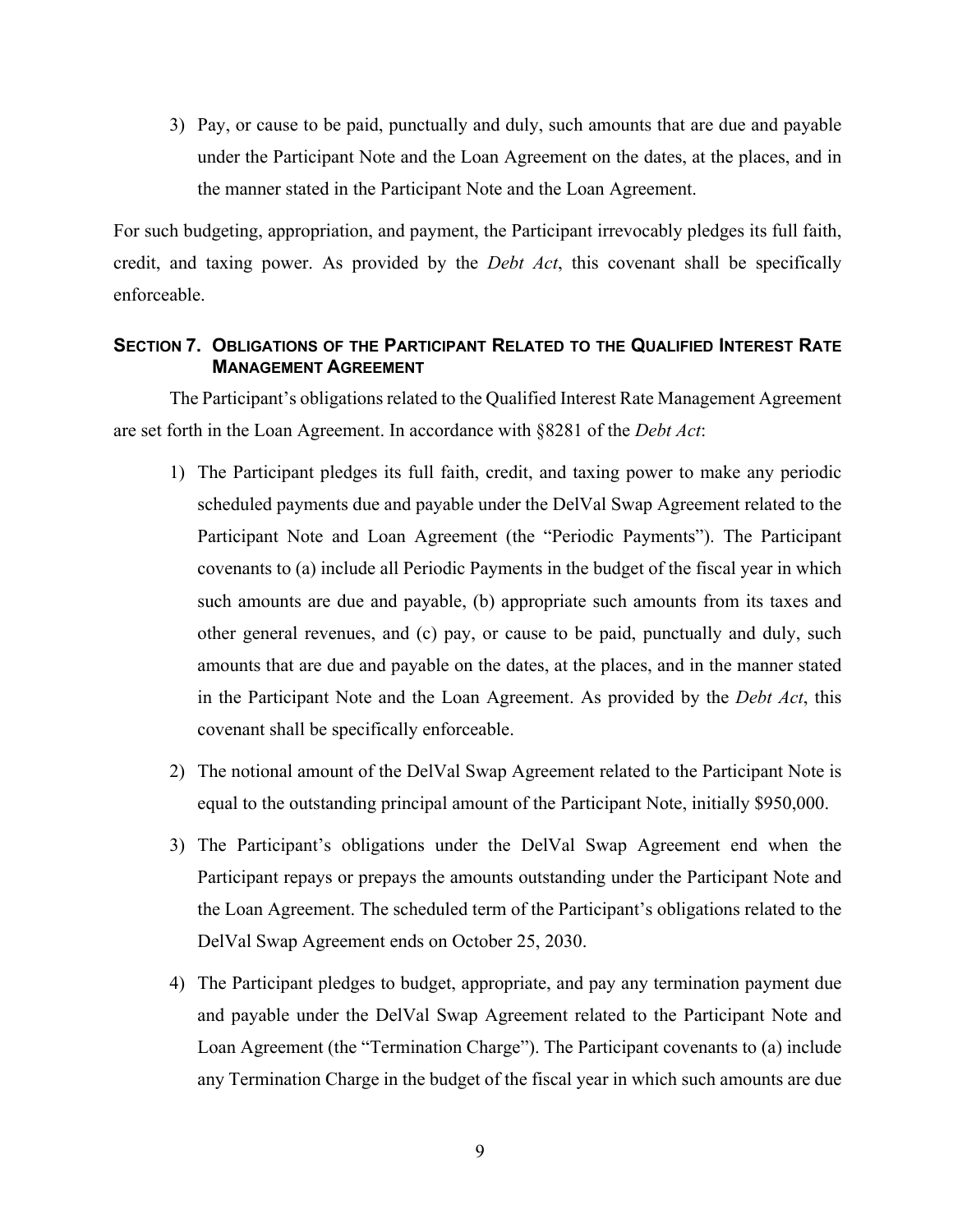and payable, (b) appropriate such amounts from its taxes and other general revenues, and (c) pay, or cause to be paid, punctually and duly, such amounts that are due and payable on the dates, at the places, and in the manner stated in the Participant Note and the Loan Agreement. The Participant's obligations to make Periodic Payments are senior to any obligation for a Termination Charge.

5) The maximum annual Periodic Payments, not including any Termination Charge, shall not exceed the maximum annual debt service payments authorized for the Participant Note. The maximum Loan Rate under the Loan Agreement and the maximum floating rate payable under the DelVal Swap Agreement is 15%.

#### **SECTION 8. APPOINTMENT OF SINKING FUND DEPOSITORY AND CREATION OF SINKING FUND**

Pursuant to §8221 of the *Debt Act*, the Council hereby appoints Wells Fargo Bank, N.A. (the "Bank"), or its successors or assigns, as the Sinking Fund Depository for the Participant Note, and the Council hereby irrevocably creates and establishes a sinking fund (the "Sinking Fund") to be used exclusively for the repayment of the Participant Note. The County shall deposit into the Sinking Fund sufficient amounts for debt service payments on the Participant Note no later than the date upon which such payments shall become due. The Bank shall maintain a separate account for the Sinking Fund until the Participant Note is paid in full. The Bank shall, as and when said payments are due, without further action by the County, withdraw available monies in the Sinking Fund and apply said monies to payment of Loan Interest on and Loan Principal of the Participant Note. The Council hereby authorizes and directs the Authorized Officers to contract with the Bank, by the execution of the Loan Agreement, to serve as the Sinking Fund Depository and paying agent for the Participant Note.

## **SECTION 9. AUTHORIZATION TO SUBMIT STATEMENTS TO THE DEPARTMENT OF COMMUNITY AND ECONOMIC DEVELOPMENT**

The Council hereby authorizes and directs the Authorized Officers to prepare and submit an application for approval of the incurrence of the nonelectoral, general obligation debt evidenced by the Participant Note to DCED, including the proceedings that authorize issuance, the debt statement, and any other documents required by the *Debt Act* or DCED.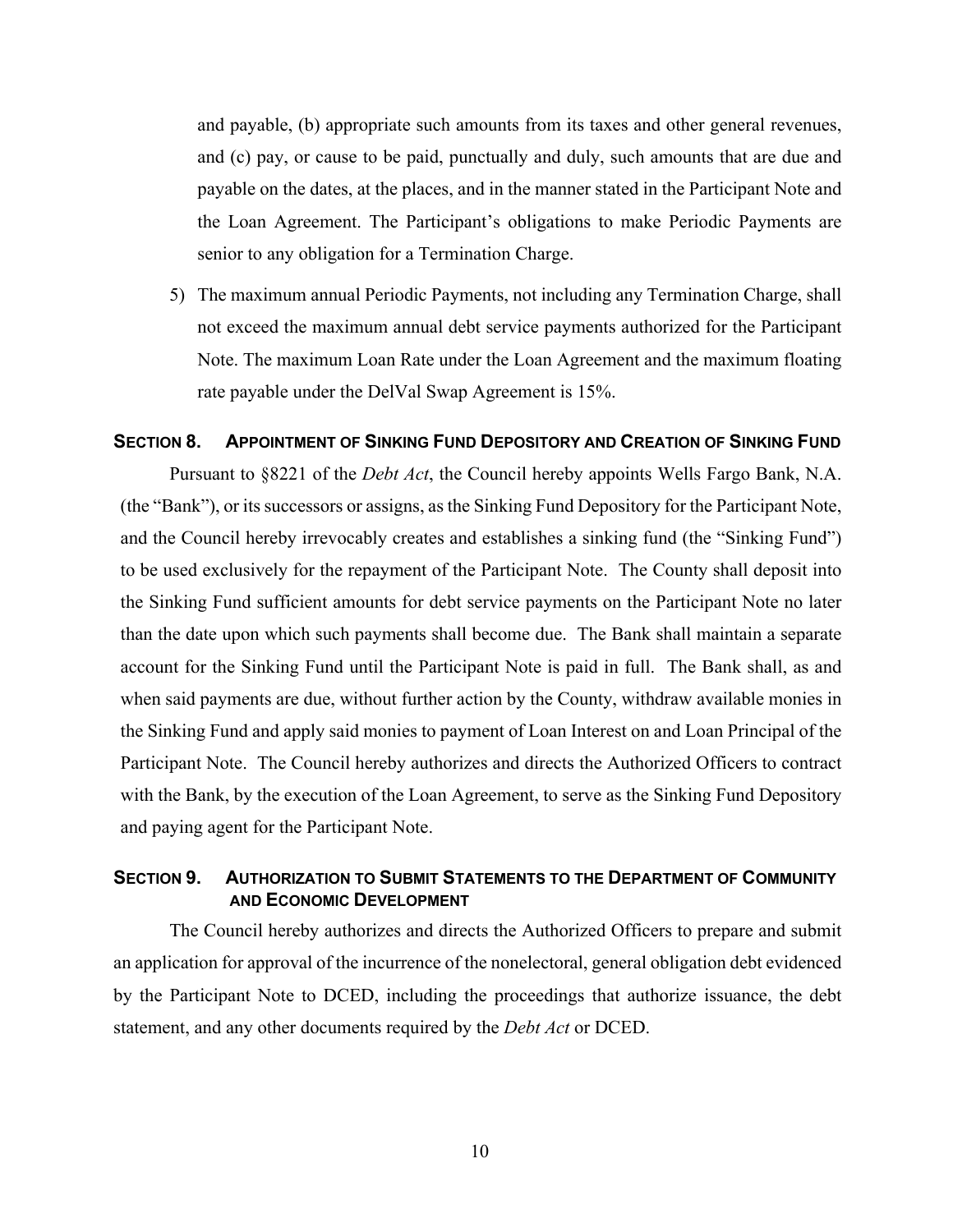## **SECTION 10. LEGAL ADVERTISEMENTS**

The Council hereby ratifies and directs the advertisement of a summary of this Ordinance as finally enacted, as required by the *Debt Act*, in *The Times Herald,* a newspaper of general circulation in the Municipality of Norristown, within fifteen (15) days following the date of final enactment.

# **SECTION 11. CONFLICTING ORDINANCES**

All Ordinances or parts of Ordinances not in accord with this Ordinance are hereby repealed insofar as they conflict herewith.